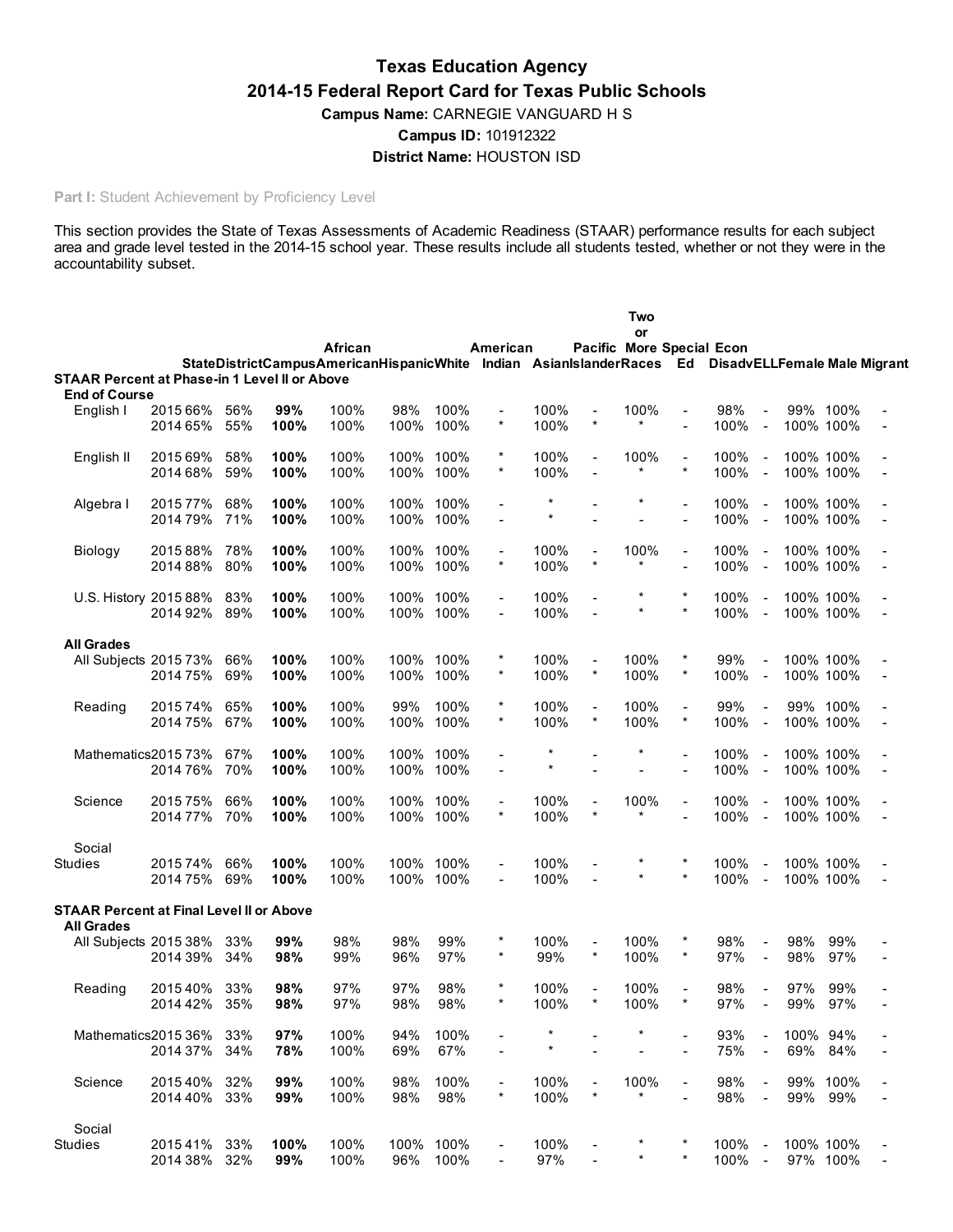| <b>STAAR Percent at Level III Advanced</b><br><b>All Grades</b> |          |     |     |     |     |      |                              |          |                          |          |                          |     |                          |     |     |                |
|-----------------------------------------------------------------|----------|-----|-----|-----|-----|------|------------------------------|----------|--------------------------|----------|--------------------------|-----|--------------------------|-----|-----|----------------|
| All Subjects 2015 14%                                           |          | 13% | 63% | 52% | 50% | 73%  | $\ast$                       | 72%      | $\blacksquare$           | 78%      | $\ast$                   | 54% | $\overline{\phantom{0}}$ | 62% | 65% | $\blacksquare$ |
|                                                                 | 2014 14% | 12% | 51% | 47% | 38% | 55%  | $\ast$                       | 73%      | $\star$                  | 44%      | $\star$                  | 42% | $\sim$                   | 51% | 52% | $\overline{a}$ |
| Reading                                                         | 2015 15% | 13% | 44% | 37% | 32% | 51%  | $\ast$                       | 53%      | $\blacksquare$           | 60%      | $\blacksquare$           | 35% | $\blacksquare$           | 49% | 39% | $\blacksquare$ |
|                                                                 | 2014 14% | 12% | 41% | 35% | 33% | 41%  | $\star$                      | 66%      | $\star$                  | 38%      | $\star$                  | 33% |                          | 47% | 35% |                |
| Mathematics 2015 14%                                            |          | 14% | 70% | 50% | 61% | 100% | $\qquad \qquad \blacksquare$ | $\star$  |                          | $^\star$ | $\blacksquare$           | 60% | н.                       | 56% | 82% | $\blacksquare$ |
|                                                                 | 2014 15% | 15% | 53% | 67% | 38% | 56%  | $\blacksquare$               | $^\star$ |                          |          | $\overline{\phantom{a}}$ | 50% |                          | 54% | 53% |                |
| Science                                                         | 2015 14% | 11% | 79% | 73% | 60% | 90%  | $\overline{\phantom{a}}$     | 96%      | $\overline{\phantom{a}}$ | 100%     | $\blacksquare$           | 67% | $\sim$                   | 71% | 87% |                |
|                                                                 | 2014 13% | 10% | 60% | 53% | 41% | 70%  | $\ast$                       | 84%      | $\star$                  | $\star$  | $\overline{\phantom{a}}$ | 49% | $\sim$                   | 58% | 61% |                |
| Social                                                          |          |     |     |     |     |      |                              |          |                          |          |                          |     |                          |     |     |                |
| <b>Studies</b>                                                  | 2015 18% | 14% | 85% | 67% | 83% | 89%  | $\blacksquare$               | 87%      | $\blacksquare$           | $^\star$ | $^\star$                 | 77% |                          | 78% | 94% |                |
|                                                                 | 2014 15% | 12% | 66% | 63% | 50% | 72%  | $\blacksquare$               | 73%      | $\blacksquare$           | $\star$  | $\star$                  | 59% | $\overline{\phantom{0}}$ | 52% | 83% |                |
|                                                                 |          |     |     |     |     |      |                              |          |                          |          |                          |     |                          |     |     |                |

### STAAR Participation (All Grades)

| All Tests      | 2015<br>2014 | 99%<br>99% | 99%<br>98% | 100%<br>100%    | 100%<br>97%  | 100%<br>100% | 100%<br>100% | 100%<br>$^{\star}$               | 100%<br>100%   | $\sim$<br>*                         | 95%<br>100%   | 100%<br>*                                  | 100%<br>100% | Ξ.<br>$\sim$             | 100%<br>99%  | 100%<br>100% |                |
|----------------|--------------|------------|------------|-----------------|--------------|--------------|--------------|----------------------------------|----------------|-------------------------------------|---------------|--------------------------------------------|--------------|--------------------------|--------------|--------------|----------------|
| Reading        | 2015<br>2014 | 99%<br>99% | 98%<br>98% | 100%<br>$100\%$ | 100%<br>97%  | 100%<br>100% | 100%<br>100% | 100%<br>*                        | 100%<br>100%   | $\blacksquare$<br>*                 | 100%<br>100%  | $\blacksquare$<br>$\ast$                   | 100%<br>100% | $\sim$<br>$\sim$         | 100%<br>99%  | 100%<br>100% | $\sim$         |
| Mathematics    | 2015<br>2014 | 99%<br>99% | 99%<br>99% | 100%<br>100%    | 100%<br>100% | 100%<br>100% | 100%<br>100% | $\blacksquare$<br>$\sim$         | 100%<br>$\ast$ | $\blacksquare$                      | 100%          | $\blacksquare$<br>$\overline{\phantom{a}}$ | 100%<br>100% | $\sim$<br>$\sim$         | 100%<br>100% | 100%<br>100% |                |
| Science        | 2015<br>2014 | 99%<br>99% | 99%<br>97% | 99%<br>99%      | 100%<br>94%  | 100%<br>100% | 98%<br>100%  | $\sim$<br>$\ast$                 | 100%<br>100%   | $\overline{\phantom{a}}$<br>$^\ast$ | 100%<br>*     | $\sim$<br>$\overline{\phantom{a}}$         | 100%<br>100% | $\blacksquare$<br>$\sim$ | 99%<br>99%   | 100%<br>100% |                |
| Social Studies | 2015<br>2014 | 99%<br>99% | 99%<br>99% | 99%<br>99%      | 100%<br>100% | 100%<br>100% | 100%<br>98%  | $\blacksquare$<br>$\blacksquare$ | 100%<br>100%   | $\blacksquare$                      | 67%<br>$\ast$ | 100%<br>$\star$                            | 100%<br>100% | $\sim$<br>$\sim$         | 100%<br>99%  | 99%<br>100%  | $\blacksquare$ |

Part II: Student Achievement and State Academic Annual Measureable Objectives (AMOs)

This section provides the STAAR performance results for each subject area tested in the 2014-15 school year. These results only include tested students who were in the accountability subset. This section also includes four-year and five-year graduation rates and participation rates on STAAR for reading and mathematics.

|                                                             |     |                                              |     |       |                    |       |                                                | Two<br>or   |      |     | <b>ELL</b>                                        |     |
|-------------------------------------------------------------|-----|----------------------------------------------|-----|-------|--------------------|-------|------------------------------------------------|-------------|------|-----|---------------------------------------------------|-----|
|                                                             | All | African<br><b>Students American Hispanic</b> |     | White | American<br>Indian | Asian | <b>Pacific</b><br><b>Islander Races Disady</b> | <b>More</b> | Econ | Ed  | <b>Special (Current &amp;</b><br>Monitored) ELL + |     |
| <b>Performance Status ±</b>                                 |     |                                              |     |       |                    |       |                                                |             |      |     |                                                   |     |
| Target                                                      | 83% | 83%                                          | 83% | 83%   |                    |       |                                                |             | 83%  | 83% | 83%                                               |     |
| Reading                                                     | Υ   | Y                                            | Y   | Υ     | n/a                | n/a   | n/a                                            | n/a         | Y    |     |                                                   | n/a |
| <b>Mathematics</b>                                          | Υ   |                                              |     |       | n/a                | n/a   | n/a                                            | n/a         |      |     |                                                   | n/a |
| <b>Participation Status ‡</b>                               |     |                                              |     |       |                    |       |                                                |             |      |     |                                                   |     |
| Target                                                      | 95% | 95%                                          | 95% | 95%   |                    |       |                                                |             | 95%  | 95% |                                                   | 95% |
| Reading                                                     | Υ   | Υ                                            | Υ   | Υ     | n/a                | n/a   | n/a                                            | n/a         | Υ    |     | n/a                                               |     |
| <b>Mathematics</b>                                          | Υ   |                                              |     |       | n/a                | n/a   | n/a                                            | n/a         |      |     | n/a                                               |     |
| <b>Federal Graduation Status (Target: See Reason Codes)</b> |     |                                              |     |       |                    |       |                                                |             |      |     |                                                   |     |
| <b>Graduation Target</b>                                    | Υ   |                                              |     | Υ     | n/a                | n/a   | n/a                                            | n/a         | Υ    |     | n/a                                               |     |
| Met                                                         |     |                                              |     |       |                    |       |                                                |             |      |     |                                                   |     |
| Reason Code ***                                             | a   |                                              |     | a     | n/a                | n/a   | n/a                                            | n/a         | a    |     | n/a                                               |     |
| .                                                           |     |                                              |     |       |                    |       |                                                |             |      |     |                                                   |     |

District: Met Federal Limits on Alternative Assessments Reading

- Alternate 1% Number Proficient
- Total Federal Cap
- Limit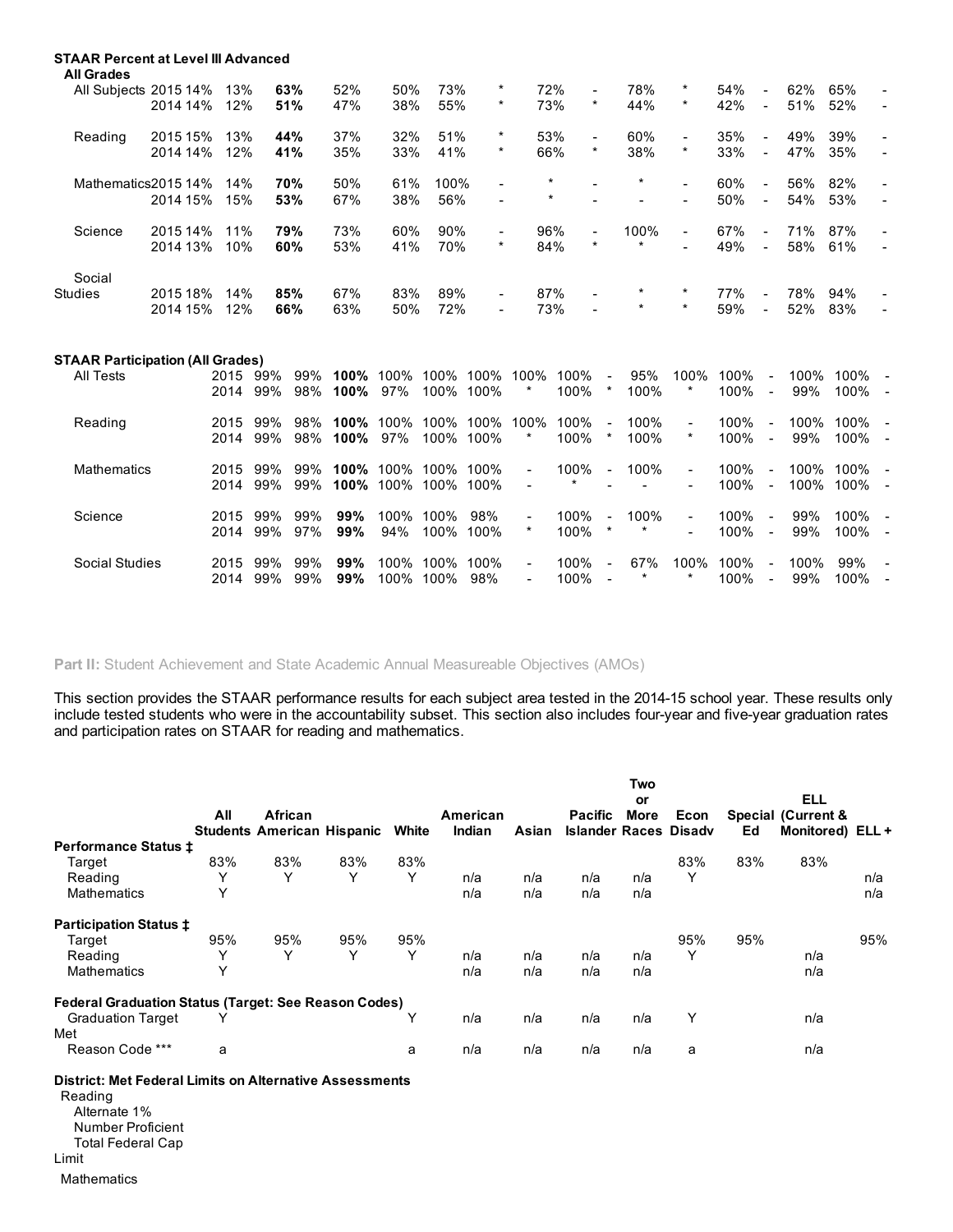'#' Results for grade 3-8 mathematics, STAAR A and STAAR Alternate 2 are included in 2015 Federal System Safeguards.

'+' Participation uses ELL (Current) rate, Graduation uses ELL (Ever HS) rate

'\*\*\*' Federal Graduation Rate Reason Codes:

a = Graduation Rate Goal of 90%

 $b$  = Four-year Graduation Rate Target of 83%

c = Safe Harbor Target of a 10% decrease in difference from the prior year rate and the goal

d = Five-year Graduation Rate Target of 88%

Blank cells above represent student group indicators that do not meet the minimum size criteria.

'n/a' Indicates data are not applicable to this report.

|                                           |      |                                         |      |      |                |          |                             | Two     |      |                |                                |        |
|-------------------------------------------|------|-----------------------------------------|------|------|----------------|----------|-----------------------------|---------|------|----------------|--------------------------------|--------|
|                                           |      |                                         |      |      |                |          |                             | or      |      |                | ELL                            |        |
|                                           | All  | African                                 |      |      | American       |          | Pacific More                |         |      |                | <b>Econ</b> Special (Current & | ELL    |
|                                           |      | <b>Students American Hispanic White</b> |      |      | Indian         |          | Asian Islander Races Disadv |         |      | Ed             | <b>Monitored) (Current)</b>    |        |
| <b>Performance Rates ‡</b>                |      |                                         |      |      |                |          |                             |         |      |                |                                |        |
|                                           |      |                                         |      |      |                |          |                             |         |      |                |                                |        |
| <b>Reading</b>                            |      |                                         |      |      |                |          |                             |         |      |                |                                |        |
| # at Phase-in Satisfactory                | 304  | 30                                      | 105  | 98   | $\star$        | 60       |                             | $***$   | 80   |                | $\star$                        | n/a    |
| Standard                                  |      |                                         |      |      |                |          |                             |         |      |                |                                |        |
| <b>Total Tests</b>                        | 305  | 30                                      | 106  | 98   |                | 60       |                             | $***$   | 81   |                | $\star$                        |        |
| % at Phase-in                             | 100% | 100%                                    | 99%  | 100% | $\star$        | 100%     |                             | $-100%$ | 99%  |                | $\star$                        | n/a    |
| Satisfactory Standard                     |      |                                         |      |      |                |          |                             |         |      |                |                                |        |
| <b>Mathematics</b>                        |      |                                         |      |      |                |          |                             |         |      |                |                                |        |
| # at Phase-in Satisfactory                | 33   | 6                                       | 18   | 5    |                |          |                             |         | 15   |                |                                | n/a    |
| Standard                                  |      |                                         |      |      |                |          |                             |         |      |                |                                |        |
| <b>Total Tests</b>                        | 33   | 6                                       | 18   | 5    |                |          |                             |         | 15   |                | $\star$                        |        |
| % at Phase-in                             | 100% | 100%                                    | 100% | 100% |                | $\star$  |                             | $\star$ | 100% |                | $\star$                        | n/a    |
| Satisfactory Standard                     |      |                                         |      |      |                |          |                             |         |      |                |                                |        |
| Writing                                   |      |                                         |      |      |                |          |                             |         |      |                |                                |        |
| # at Phase-in Satisfactory                |      |                                         |      |      |                |          |                             |         |      |                |                                | n/a    |
| Standard                                  |      |                                         |      |      |                |          |                             |         |      |                |                                |        |
| <b>Total Tests</b>                        |      |                                         |      |      |                |          |                             |         |      |                | $\overline{\phantom{a}}$       | $\sim$ |
| % at Phase-in                             |      |                                         |      |      |                |          |                             |         |      |                |                                | n/a    |
| Satisfactory Standard                     |      |                                         |      |      |                |          |                             |         |      |                |                                |        |
| <b>Science</b>                            |      |                                         |      |      |                |          |                             |         |      |                |                                |        |
| # at Phase-in Satisfactory                | 150  | 11                                      | 55   | 51   |                | 28       |                             | 5       | 43   |                |                                | n/a    |
| Standard                                  |      |                                         |      |      |                |          |                             |         |      |                |                                |        |
| <b>Total Tests</b>                        | 150  | 11                                      | 55   | 51   |                | 28       |                             | 5       | 43   |                | $\star$                        |        |
| % at Phase-in                             | 100% | 100%                                    | 100% | 100% | $\blacksquare$ | 100%     |                             | $-100%$ | 100% |                | $\star$                        | n/a    |
| Satisfactory Standard                     |      |                                         |      |      |                |          |                             |         |      |                |                                |        |
| <b>Social Studies</b>                     |      |                                         |      |      |                |          |                             |         |      |                |                                |        |
| # at Phase-in Satisfactory                | 155  | $***$                                   | 36   | 76   |                | 23       |                             |         | 39   | $\star$        |                                | n/a    |
| Standard                                  |      |                                         |      |      |                |          |                             |         |      |                |                                |        |
| <b>Total Tests</b>                        | 155  | $\star\star$                            | 36   | 76   |                | 23       |                             |         | 39   | $\star$        |                                |        |
| % at Phase-in                             | 100% | 100%                                    | 100% | 100% |                | $-100\%$ |                             | $\star$ | 100% | $\star$        |                                | n/a    |
| Satisfactory Standard                     |      |                                         |      |      |                |          |                             |         |      |                |                                |        |
| <b>Participation Rates ‡</b>              |      |                                         |      |      |                |          |                             |         |      |                |                                |        |
|                                           |      |                                         |      |      |                |          |                             |         |      |                |                                |        |
| Reading: 2014-2015 Assessments            |      |                                         |      |      |                |          |                             |         |      |                |                                |        |
| Number Participating                      | 305  | 30                                      | 106  | 98   | $\star$        | 60       |                             | $***$   | 81   |                | n/a                            |        |
| <b>Total Students</b>                     | 305  | 30                                      | 106  | 98   | $^\star$       | 60       |                             | $***$   | 81   | $\overline{a}$ | n/a                            |        |
| <b>Participation Rate</b>                 | 100% | 100%                                    | 100% | 100% | $\star$        | 100%     |                             | $-100%$ | 100% | $\overline{a}$ | n/a                            |        |
| <b>Mathematics: 2014-2015 Assessments</b> |      |                                         |      |      |                |          |                             |         |      |                |                                |        |
| Number Participating                      | 33   | 6                                       | 18   | 5    |                | $\ast$   |                             | $\star$ | 15   |                | n/a                            |        |
| <b>Total Students</b>                     | 33   | 6                                       | 18   | 5    |                | $\star$  |                             |         | 15   | $\blacksquare$ | n/a                            |        |
| <b>Participation Rate</b>                 | 100% | 100%                                    | 100% | 100% |                | $\star$  |                             | $\star$ | 100% | $\overline{a}$ | n/a                            |        |

'‡' Results for grade 3-8 mathematics, STAAR A and STAAR Alternate 2 are included in 2015 Federal System Safeguards.<br>"Indicates results are masked due to small numbers to protect at determinations in the substitution

Indicates results are masked due to small numbers to protect student confidentiality.

'\*\*' When only one racial/ethnic group is masked, then the second smallest racial/ethnic group is masked (regardless of size).

'' Indicates there are no students in the group.

'n/a' Indicates data are not applicable to this report.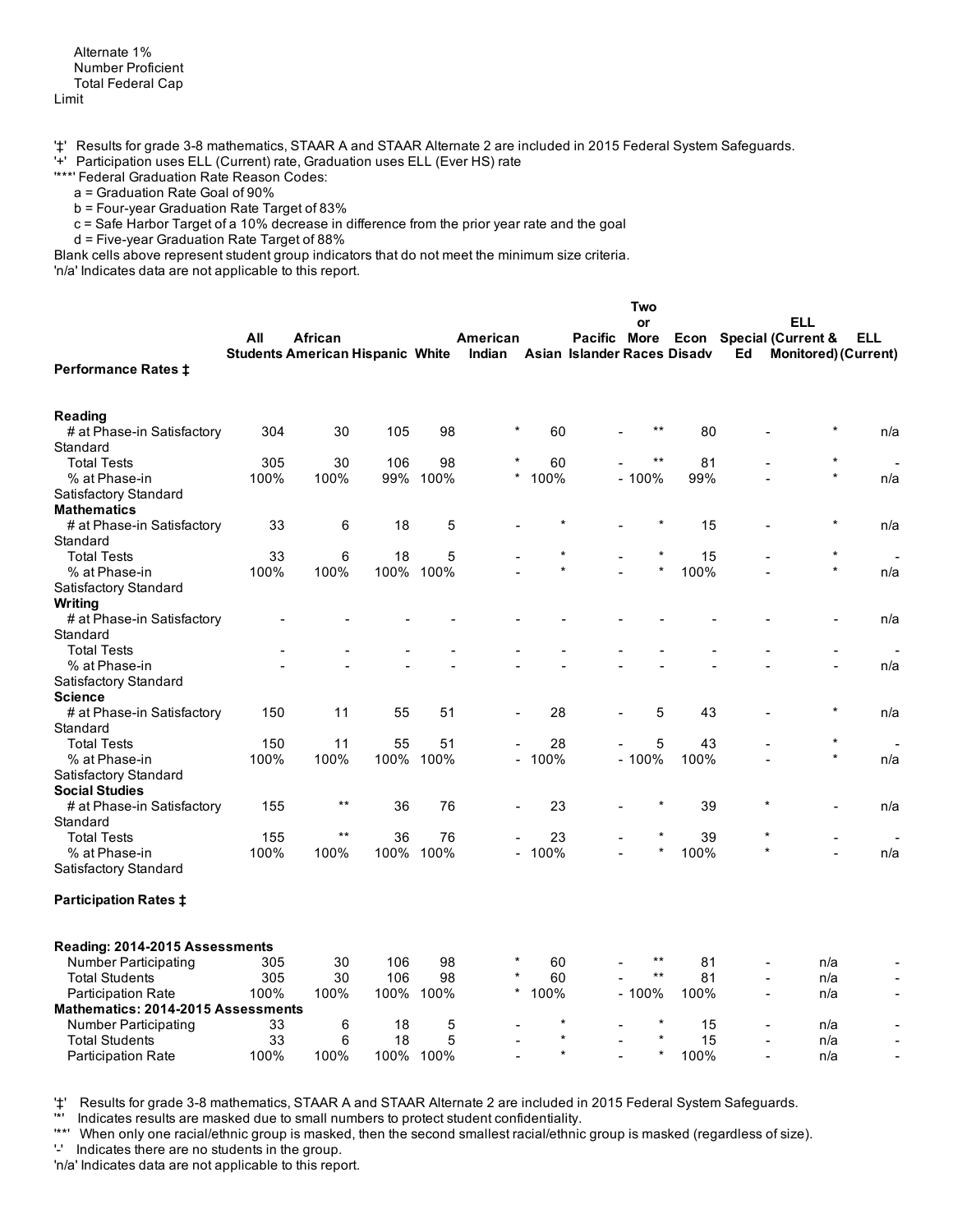|                                                                     |        |                                         |        |               |          |            |                              | Two                      |            |          |            |           |
|---------------------------------------------------------------------|--------|-----------------------------------------|--------|---------------|----------|------------|------------------------------|--------------------------|------------|----------|------------|-----------|
|                                                                     |        |                                         |        |               |          |            |                              | or                       |            |          | <b>ELL</b> |           |
|                                                                     | All    | African                                 |        |               | American |            | <b>Pacific</b>               | More                     | Econ       | Special  | (Ever      | ELL       |
|                                                                     |        | <b>Students American Hispanic White</b> |        |               | Indian   | Asian      | <b>Islander Races Disady</b> |                          |            | Ed       | HS)        | (Current) |
| <b>Federal Graduation Rates</b>                                     |        |                                         |        |               |          |            |                              |                          |            |          |            |           |
| 4-year Longitudinal Cohort Graduation Rate (Gr 9-12): Class of 2014 |        |                                         |        |               |          |            |                              |                          |            |          |            |           |
| Number Graduated                                                    | 102    | $***$                                   | 24     | 44            |          | 16         |                              |                          | 29         | $^\star$ |            | n/a       |
| <b>Total in Class</b>                                               | 102    | $***$                                   | 24     | 44            |          | 16         |                              | $^\star$                 | 29         | $\ast$   |            |           |
| <b>Graduation Rate</b>                                              | 100.0% | 100.0%                                  |        | 100.0% 100.0% |          | $-100.0\%$ |                              |                          | $*100.0\%$ | $\star$  |            | n/a       |
| 4-year Longitudinal Cohort Graduation Rate (Gr 9-12): Class of 2013 |        |                                         |        |               |          |            |                              |                          |            |          |            |           |
| Number Graduated                                                    | 108    | 23                                      | 28     | 46            |          | 11         |                              |                          | 34         | $\ast$   |            | n/a       |
| <b>Total in Class</b>                                               | 108    | 23                                      | 28     | 46            |          | 11         |                              | ۰                        | 34         | $\ast$   |            |           |
| <b>Graduation Rate</b>                                              | 100.0% | 100.0%                                  |        | 100.0% 100.0% |          | $-100.0\%$ |                              | $\blacksquare$           | $-100.0\%$ | $\ast$   |            | n/a       |
| 5-year Extended Graduation Rate (Gr 9-12): Class of 2013            |        |                                         |        |               |          |            |                              |                          |            |          |            |           |
| Number Graduated                                                    | 108    | 23                                      | 28     | 46            |          | 11         |                              | ۰                        | 34         | $\ast$   |            | n/a       |
| <b>Total in Class</b>                                               | 108    | 23                                      | 28     | 46            |          | 11         |                              | $\overline{\phantom{a}}$ | 34         | $\ast$   |            |           |
| <b>Graduation Rate</b>                                              | 100.0% | 100.0%                                  | 100.0% | 100.0%        |          | $-100.0\%$ |                              | ۰                        | $-100.0\%$ | $\star$  |            | n/a       |
| <b>District: Met Federal Limits on Alternative Assessments</b>      |        |                                         |        |               |          |            |                              |                          |            |          |            |           |
| Reading<br>Number Proficient                                        | n/a    |                                         |        |               |          |            |                              |                          |            |          |            |           |

| <b>Total Federal Cap</b> | n/a |
|--------------------------|-----|
| Limit                    |     |
| <b>Mathematics</b>       |     |
| Number Proficient        | n/a |
| <b>Total Federal Cap</b> | n/a |
| Limit                    |     |

'\*' Indicates results are masked due to small numbers to protect student confidentiality.

'\*\*' When only one racial/ethnic group is masked, then the second smallest racial/ethnic group is masked (regardless of size).

'' Indicates there are no students in the group.

'n/a' Indicates data are not applicable to this report.

Source: 2015 Accountability Federal System Safeguards Report

# Part III: Priority and Focus Schools

Priority schools are the lowest 5% of Title I served campuses based on performance in reading, mathematics and graduation rates. Priority schools include Tier I or Tier II TTIPS schools, campuses with graduation rates less than 60%, and lowest achieving campuses based on All Students reading/math performance. Focus schools are 10% of Title I served campuses, not already identified as priority schools, that have the widest gaps between student group performance and safeguard targets. Campuses are ranked based on the largest gaps between student group reading/math performance and the annual measurable objectives (AMO) target of 75%.

Priority School Identification: Priority School Reason: N/A No Focus School Identification: No Focus School Reason: N/A

A high-performance reward school is identified as a Title I school with distinctions based on reading and math performance. In addition, at the high school level, a reward school is a Title I school with the highest graduation rates. A high progress school is identified as a Title I school in the top 25% in annual improvement; and/or a school in the top 25% of those demonstrating ability to close performance gaps based on system safeguards.

High Performing School: No High Progress School: No

Source: TEA Division of School Improvement and Support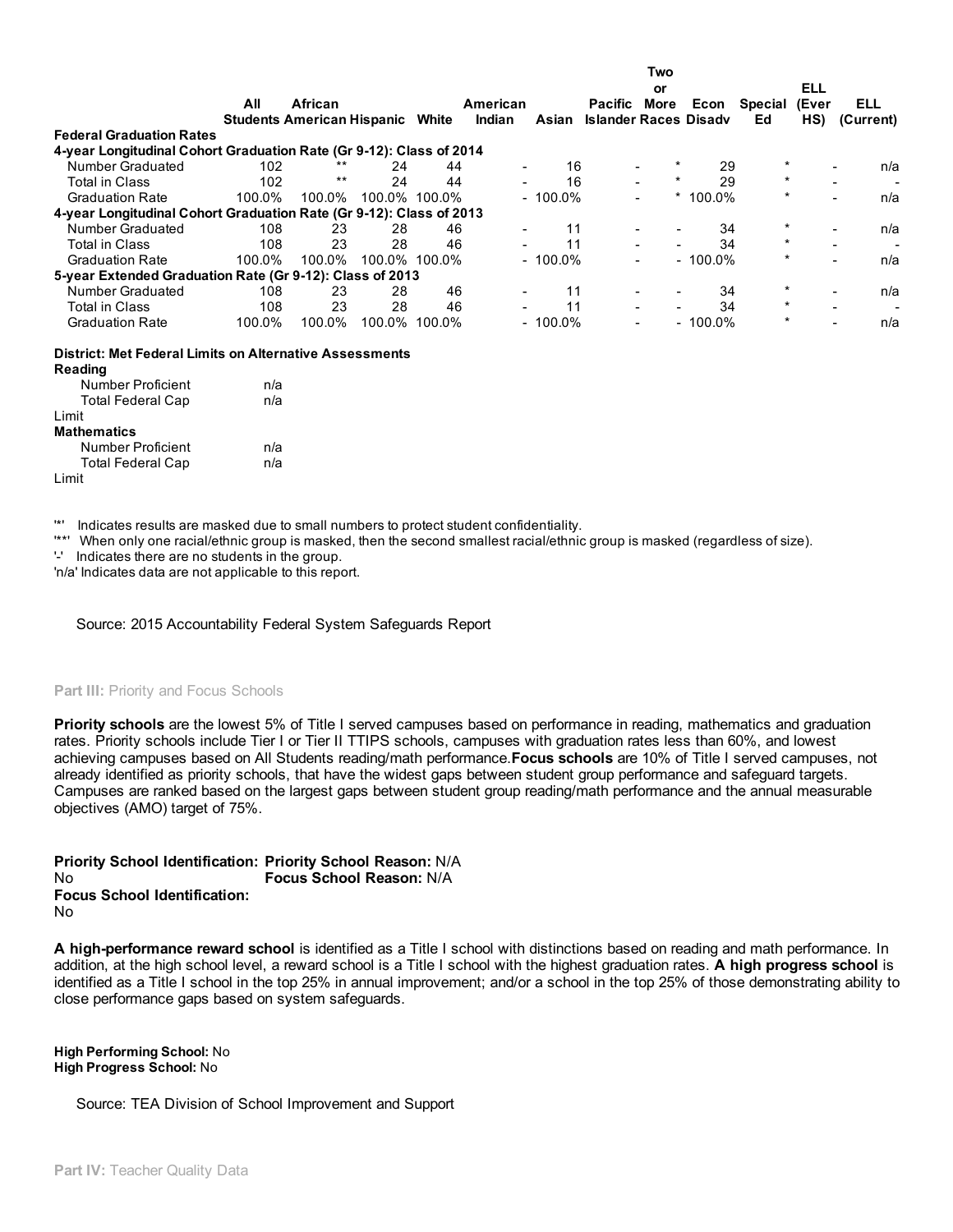# Part IV A: Percent of Teachers by Highest Degree Held

Professional qualifications of all public elementary and secondary school teachers in the State of Texas. The distribution of degrees attained by teachers are shown as the percent of total Full-Time Equivalent (FTE) count of teachers with no degree, bachelor's, master's, and doctorate degrees.

|                  |               | Campus ----------------- |                 |                |
|------------------|---------------|--------------------------|-----------------|----------------|
|                  | <b>Number</b> | <b>Percent</b>           | <b>District</b> | <b>State</b>   |
|                  |               |                          | <b>Percent</b>  | <b>Percent</b> |
| No Degree        | 0.0           | $0.0\%$                  | $1.2\%$         | 0.9%           |
| <b>Bachelors</b> | 25.0          | 75.0%                    | 69.1%           | 75.1%          |
| <b>Masters</b>   | 8.3           | 25.0%                    | 28.1%           | 23.4%          |
| <b>Doctorate</b> | 0.0           | $0.0\%$                  | 1.6%            | 0.6%           |

# Part IV B and C: Teachers with Emergency/Provisional Credentials, Highly Qualified (HQ) Teachers Low Poverty/ High Poverty Summary Reports

The percentage of all public elementary and secondary school teachers teaching with emergency or provisional credentials, and the percentage of classes in the state not taught by highly qualified teachers disaggregated by high-poverty compared to lowpoverty schools. For this purpose, high-poverty means schools in the top quartile of poverty and low-poverty means the bottom quartile of poverty in the state.

## Low Poverty

#### Core Academic Subject Areas

|                                                           |         | General<br><b>Education</b> | <b>Special</b><br><b>Education</b> | Total    |
|-----------------------------------------------------------|---------|-----------------------------|------------------------------------|----------|
| <b>Total Number of Teachers</b>                           |         | 36                          | 0                                  | 36       |
| <b>Total Number of Classes</b>                            |         | 164                         | 0                                  | 164      |
| Number of Classes Taught by Highly Qualified Teachers     | Number  | 164                         | 0                                  | 164      |
|                                                           | Percent | 100.00%                     |                                    | 100.00%  |
| Number of Classes Taught by Not Highly Qualified Teachers | Number  |                             | 0                                  |          |
|                                                           | Percent | $0.00\%$                    |                                    | $0.00\%$ |

## Number of Core Academic Teachers Who Are Teaching on the Following Permits

|                                              |                  | Number of Teachers -------- |
|----------------------------------------------|------------------|-----------------------------|
|                                              | Elem<br>$(PK-6)$ | secondary<br>$(7-12)$       |
| <b>Emergency (for certified personnel)</b>   |                  |                             |
| <b>Emergency (for uncertified personnel)</b> |                  |                             |
| Non-renewable                                | O                |                             |
| <b>Temporary Classroom Assignment</b>        |                  |                             |
| <b>District Teaching</b>                     | 0                |                             |
| Temporary                                    |                  |                             |

## Number of Core Academic Teachers with a Probationary Certificate Enrolled in an Alternative Certification

|                             | ------------ Number of Teachers ------------ |                          |  |  |  |  |
|-----------------------------|----------------------------------------------|--------------------------|--|--|--|--|
|                             | <b>General Education</b>                     | <b>Special Education</b> |  |  |  |  |
| <b>Highly Qualified</b>     |                                              |                          |  |  |  |  |
| <b>Not Highly Qualified</b> |                                              |                          |  |  |  |  |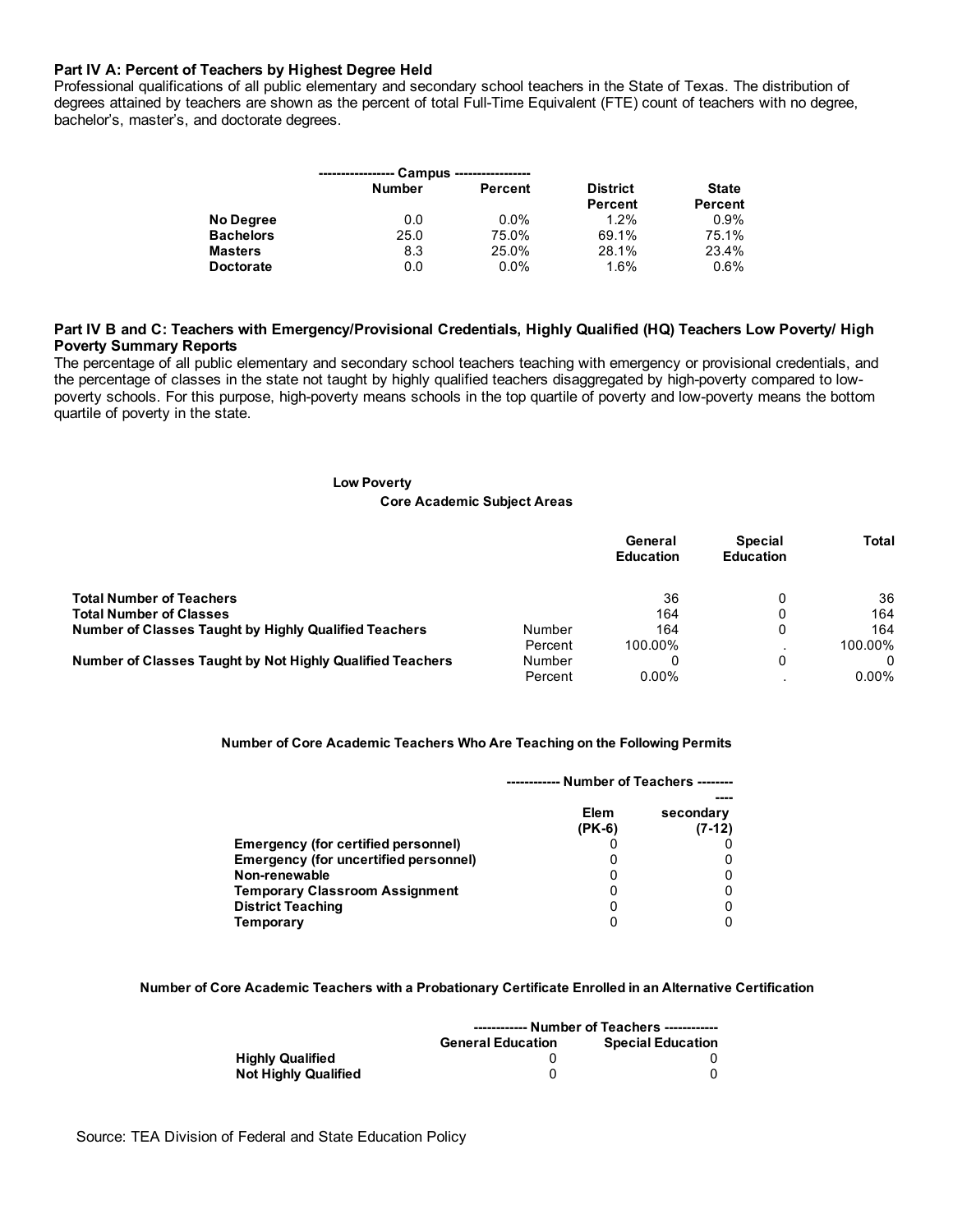This section provides the percentage of students who enroll and begin instruction at an institution of higher education in the school year (fall or spring semester) following high school graduation. The rate reflects the percent of total graduates during the 2011-12 school year who attended a public or independent college or university in Texas in the 2012-13 academic year.

| Year Enrolled in Higher Education | Campus | <b>District</b> | <b>State</b> |
|-----------------------------------|--------|-----------------|--------------|
| 2012-13                           | 65.7%  | 52.4%           | 56.9%        |
| 2011-12                           | 58.3%  | 53.2%           | 57.3%        |

Source: Texas Higher Education Coordinating Board

Part VI: Statewide National Assessment of Educational Progress (NAEP) Results

The most recent NAEP results for Texas are provided showing statewide reading and mathematics performance results and participation rates, disaggregated by student group.

## State Level: 2015 Percentages at NAEP Achievement Levels

|         |                    |                                   | %                  | %<br>At or Above | %<br>At or Above  | %<br><b>At or Above</b> |
|---------|--------------------|-----------------------------------|--------------------|------------------|-------------------|-------------------------|
| Grade   | <b>Subject</b>     | <b>Student Group</b>              | <b>Below Basic</b> | <b>Basic</b>     | <b>Proficient</b> | <b>Advanced</b>         |
| Grade 4 | Reading            | Overall                           | 36                 | 64               | 31                | 7                       |
|         |                    | American Indian                   | n/a                | n/a              | n/a               | n/a                     |
|         |                    | Asian                             | 13                 | 87               | 66                | 30                      |
|         |                    | <b>Black</b>                      | 49                 | 51               | 17                | 2                       |
|         |                    | Hispanic                          | 44                 | 56               | 22                | 3                       |
|         |                    | White                             | 18                 | 82               | 50                | 13                      |
|         |                    | <b>Students with Disabilities</b> | 71                 | 29               | 11                | 2                       |
|         |                    | English Language Learners         | 59                 | 41               | 12                | $\overline{c}$          |
|         |                    | National School Lunch Program     | 46                 | 54               | 20                | 3                       |
|         | <b>Mathematics</b> | Overall                           | 14                 | 86               | 44                | 8                       |
|         |                    | American Indian                   | n/a                | n/a              | n/a               | n/a                     |
|         |                    | Asian                             | 3                  | 97               | 82                | 36                      |
|         |                    | <b>Black</b>                      | 24                 | 76               | 29                | 2                       |
|         |                    | Hispanic                          | 16                 | 84               | 37                | $\overline{4}$          |
|         |                    | White                             | $\overline{7}$     | 93               | 60                | 15                      |
|         |                    | <b>Students with Disabilities</b> | 41                 | 59               | 18                | 2                       |
|         |                    | English Language Learners         | 23                 | 77               | 28                | 2                       |
|         |                    | National School Lunch Program     | 19                 | 81               | 30                | $\overline{2}$          |
| Grade 8 | Reading            | Overall                           | 28                 | 72               | 28                | 2                       |
|         |                    | American Indian                   | n/a                | n/a              | n/a               | n/a                     |
|         |                    | Asian                             | 12                 | 88               | 55                | 12                      |
|         |                    | <b>Black</b>                      | 38                 | 62               | 19                | 2                       |
|         |                    | Hispanic                          | 35                 | 65               | 19                | 1                       |
|         |                    | White                             | 14                 | 86               | 43                | 4                       |
|         |                    | <b>Students with Disabilities</b> | 70                 | 30               | 5                 | n/a                     |
|         |                    | English Language Learners         | 71                 | 29               | $\overline{c}$    | n/a                     |
|         |                    | National School Lunch Program     | 36                 | 64               | 18                | 1                       |
|         | <b>Mathematics</b> | Overall                           | 25                 | 75               | 32                | 7                       |
|         |                    | American Indian                   | n/a                | n/a              | n/a               | n/a                     |
|         |                    | Asian                             | 5                  | 95               | 67                | 25                      |
|         |                    | <b>Black</b>                      | 43                 | 57               | 16                | 2                       |
|         |                    | Hispanic                          | 31                 | 69               | 23                | 4                       |
|         |                    | White                             | 12                 | 88               | 48                | 12                      |
|         |                    | <b>Students with Disabilities</b> | 62                 | 38               | 8                 | 1                       |
|         |                    | English Language Learners         | 60                 | 40               | 6                 | n/a                     |
|         |                    | National School Lunch Program     | 34                 | 66               | 20                | 3                       |